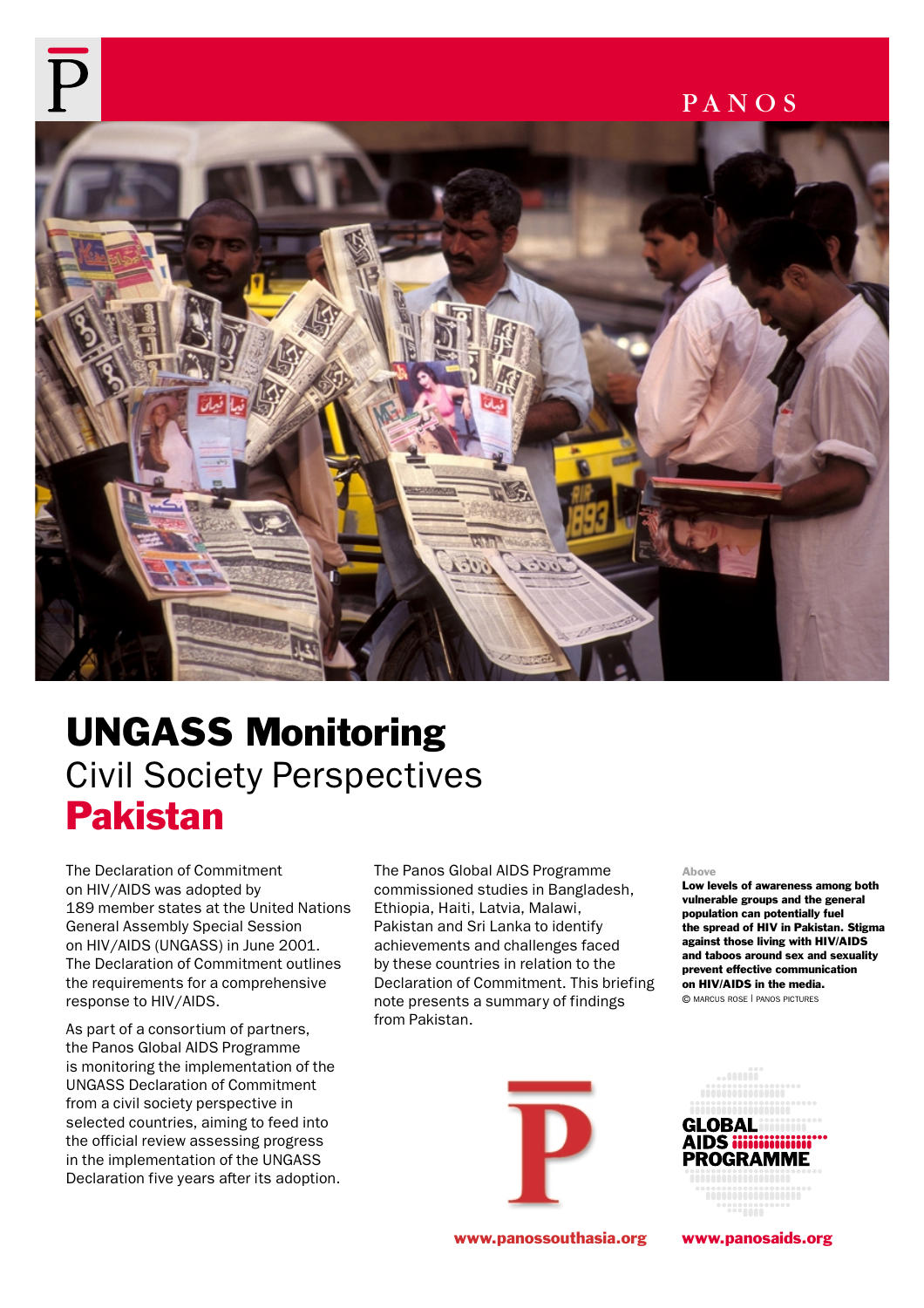#### HIV/AIDS in Pakistan

Pakistan is the sixth most populous country in the world, with a population of 151.6 million, growing at an annual rate of 2.2 per cent. In 2001, under one-third of the population was living below the poverty line, while another two-thirds are classified as vulnerable: they could fall beneath the poverty line because of scarce resources. The country has one of the lowest literacy rates in South Asia, estimated at 54 per cent in 2003. Gender disparities are deep-rooted in Pakistan; its patriarchal society, with a long-established pattern of the active suppression of women's rights by successive governments, has contributed to an escalation in violence against women.

Approximately 45 per cent of the population has no access to health services; 38 per cent of children under five are underweight; and 80 per cent of births are not attended by skilled health personnel. Only 0.9 per cent of gross domestic product (GDP) is spent on healthcare, compared to 4.5 per cent spent on the military.

Official government figures indicate that there are 2,755 people living with HIV/AIDS (PLWHA) in Pakistan. However, the Joint UN Programme on HIV/AIDS (UNAIDS) classifies Pakistan as a 'high-risk, low-prevalence country' and puts the figure between 24,000 and 150,000 (0.1 per cent of the adult population). A recent study by Family Health International further indicates a rise in cases of HIV/AIDS and sexually transmitted infections (STIs) among high-risk groups. Concentrated epidemics are noticeable among vulnerable populations such as injecting drug users (IDUs) and transvestites in Karachi. The potential of HIV spreading into the general population is high, due to a closely weaved social network.

#### The national response to HIV/AIDS

The Ministry of Health's AIDS prevention and control programme started on a small scale in 1987, with the establishment of the Federal Committee on AIDS (FCA). Three years later, the Ministry of Health established the National AIDS Control Programme (NACP), which focused on setting up screening centres and launching an awareness campaign. The NACP has units in all of the country's four provinces; these are independent bodies with financial autonomy, whose efforts are co-ordinated and consolidated by the NACP.

#### Financial support

In 1994, NACP was expanded, with increased financial commitment for three years. The programme was later extended to 2003, as it was included under the Social Action Programme (designed to enhance government spending on the social sector). Fund allocations increased from US\$416,000 in 1997 to US\$3 million in 2001/2. An additional US\$4.2 million was allocated for 2002/3. However, even then resource allocations did not match programme requirements. The majority of funds came from federal government, with about 20 per cent from donors. Provincial contributions were quite small. Programme achievements were limited however, as a result of: the low priority policy-makers gave to HIV/AIDS; low fund allocations; bureaucratic delays in releasing funds by the Ministry of Finance; low expenditure; and interrupted supplies.

HIV/AIDS prevention and control in Pakistan currently receives US\$47.77 million for a comprehensive five-year Enhanced HIV/AIDS Programme (2003–2008), with financial assistance from the World Bank and other bilateral donors such as the UK's Department for International Development (DFID) and the Canadian International Development Agency (CIDA). Despite the fact that the contract for the Enhanced Programme was signed in 2003, funds were only released to the provinces in 2004. Although fund release efforts are more co-ordinated now, they still need to be improved.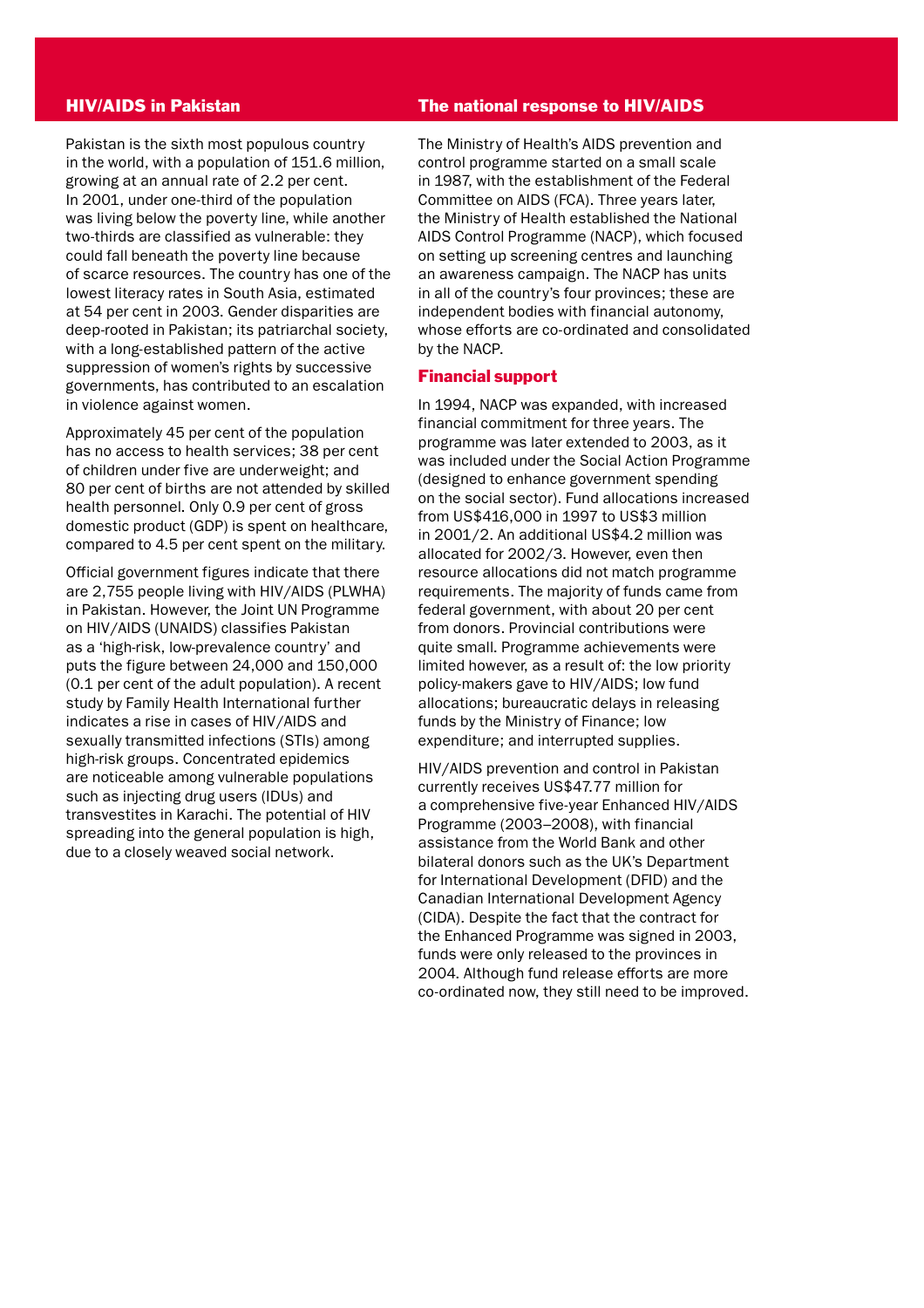#### Perspectives from the grassroots

## National strategic framework

Although NACP has been operational since 1990, Pakistan does not yet have a formal HIV/AIDS policy. It works instead through a country strategic framework, formulated in 1999–2000 with the assistance of UNAIDS, other development partners and civil society organisations, including groups of PLWHA. The framework identifies the following priority areas:

- an expanded, multi-sectoral approach to ensure an effective, well co-ordinated and sustainable response to HIV/AIDS
- reducing the risk of HIV infection among 'high-risk groups' such as IDUs, female and male sex workers, migrant males, transgenders and long-haul truck drivers
- $\blacksquare$  reducing the vulnerability of young people to HIV/AIDS
- surveillance and research to expand the knowledge base and facilitate planning, implementation and evaluation of STI/HIV/AIDS programmes
- $\blacksquare$  reducing the prevalence and preventing the transmission of STIs, both as a health issue in its own right, and as part of the effort to tackle HIV
- $\blacksquare$  increasing general awareness of HIV/AIDS to reduce the risk of infection
- $\blacksquare$  reducing the risk of transmitting HIV and other blood-borne infections through transfusions by ensuring the safety of blood and blood products
- **preventing HIV transmission in formal and** non-formal healthcare settings by enhancing knowledge of, and compliance with, universal precautions
- $\blacksquare$  improving the quality of life of PLWHA by providing quality care and support – meeting people's medical, social, and sometimes material needs, and ensuring a secure environment for all people living with, or affected by, HIV/AIDS.

The plan lays down an important role for public sector health services in the long term: strengthening and expanding blood transfusion screening, surveillance centres, and care, support and treatment facilities for HIV/AIDS. While the private sector is also highlighted as a major implementation partner, it is in fact the non-governmental organisation (NGO) sector that is implementing some of the major programme interventions – working with vulnerable groups, running harm reduction programmes and managing community-based voluntary counselling and testing centres.

## Weak implementation of HIV surveillance, care, support and treatment programmes

Representatives of sex workers and PLWHA have revealed that, despite dynamic public sector leadership, there are still major co-ordination, accountability and monitoring issues around existing HIV prevention and control efforts.

Though a major component of the NACP focuses on care, support and treatment, stigma and discrimination against PLWHA remains a major problem. As a result, people are reluctant to disclose their positive status to their immediate family, community and care providers, and continue to consult informal care providers for treatment. The scarcity of testing, counselling and treatment services also prevents people from learning, and coming to terms with, their HIV status.

The availability of antiretrovirals (ARVs) remains a controversial issue. In the Enhanced Programme, responsibility for ARV provision and distribution rests with the public sector, but bureaucratic delays in the procurement process have created rifts between PLWHA, partner organisations and government. PLWHA are forced to procure ARVs through their own means.

Surveillance data is also unreliable; although 47 surveillance centres have been established in various cities, the data they produce is not very significant. Surveillance currently takes place once a year, but there are plans for a second-generation surveillance project to assess HIV prevalence among vulnerable groups.

## Low levels of awareness

Efforts to raise HIV/AIDS awareness need to be stepped up. In Karachi, one-third of sex workers have not even heard of HIV/AIDS; one in five does not recognise a condom; and three-quarters do not know that condoms prevent the spread of HIV. While the programme's behavioural change communication component has been contracted out to a media firm at the federal level, it is still at the planning stage at provincial level.